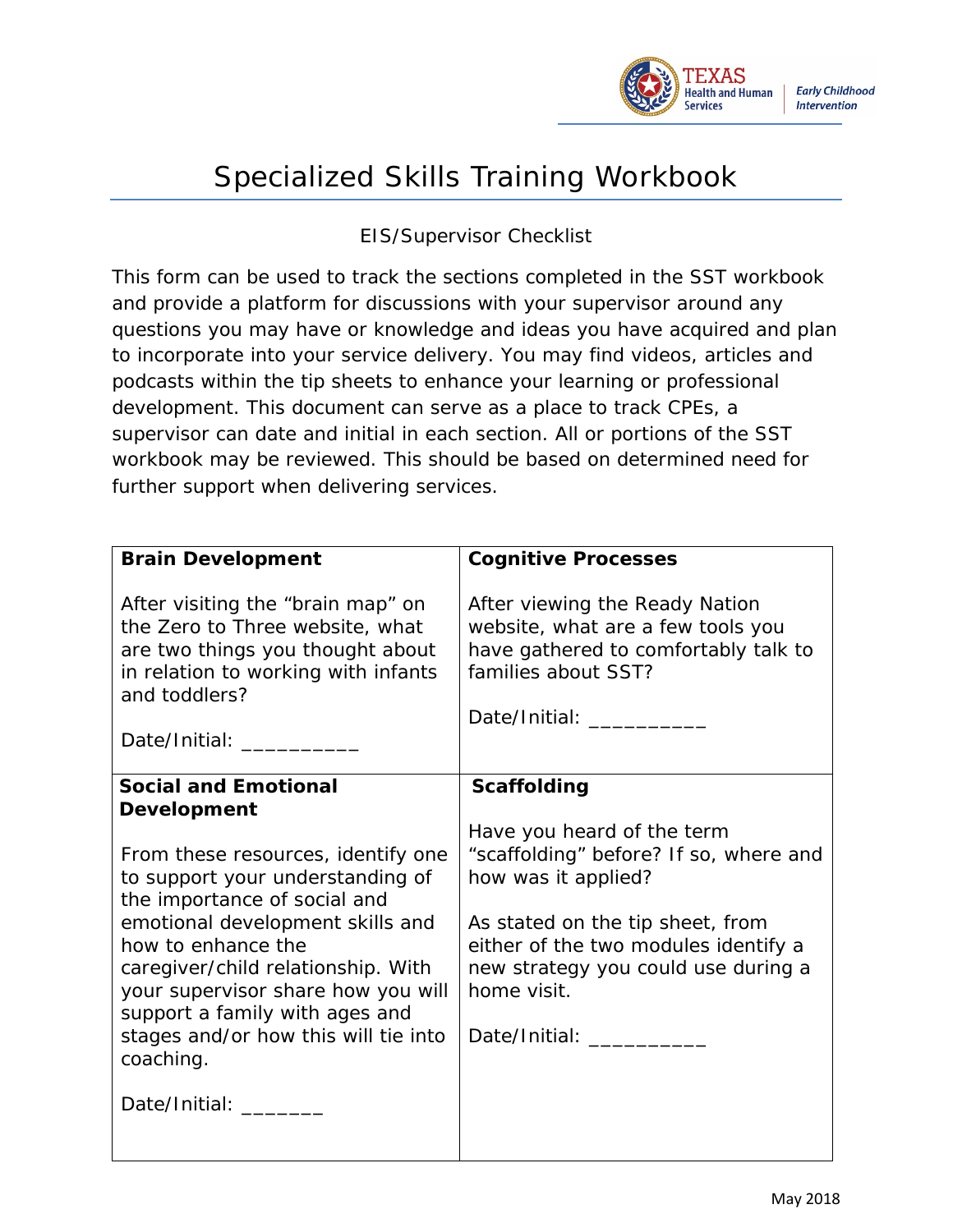| Service Delivery/Specialized                                       | <b>Challenging Behavior</b>                                            |
|--------------------------------------------------------------------|------------------------------------------------------------------------|
| <b>Skills Training (SST)</b>                                       |                                                                        |
| From the Coaching Tips and                                         | From the chart, think about any<br>families you work with and ways you |
| Techniques sheet think about two                                   | can coach and support them and                                         |
| new ways you can demonstrate                                       | their child's development. Share with                                  |
| coaching when working with                                         | your supervisor.                                                       |
| families.                                                          | Date/Initial:                                                          |
| Date/Initial:                                                      |                                                                        |
| <b>Challenging Behavior</b>                                        | <b>Developmental Strategies and</b>                                    |
| <b>Resources</b>                                                   | <b>Activities: Birth - 12 months</b>                                   |
| After completing the chart and                                     | From the Activity Analysis, find three                                 |
| viewing the modules discuss with                                   | everyday activities that cross                                         |
| your supervisor. Have any of these<br>situations already occurred? | developmental domains? How will<br>you use these with the families?    |
| Did you respond in a way where a                                   | Date/Initial: _________                                                |
| dialogue was able to be                                            |                                                                        |
| established?                                                       |                                                                        |
| Date/Initial:                                                      |                                                                        |
| Developmental Strategies and                                       | <b>Developmental Strategies</b>                                        |
| Activities: 12 - 24 months                                         | and Activities: 24-36 months                                           |
|                                                                    |                                                                        |
| From the Activity Analysis, find                                   | From the Activity Analysis, find three                                 |
| three everyday activities that                                     | everyday activities that cross                                         |
| cross developmental domains?                                       | developmental domains? How will                                        |
| How will you use these with the                                    | you use these with the families?                                       |
| families?                                                          |                                                                        |
| Date/Initial:                                                      | Date/Initial: ___________                                              |
| <b>Global Child Outcomes and</b>                                   | <b>Family Outcomes</b>                                                 |
| <b>IFSP Goals</b>                                                  |                                                                        |
|                                                                    | Date/Initial: ____________                                             |
| Outcomes can be referred to in                                     |                                                                        |
| what two ways?                                                     |                                                                        |
| Date/Initial: _______________                                      |                                                                        |
|                                                                    |                                                                        |
|                                                                    |                                                                        |
|                                                                    |                                                                        |
|                                                                    |                                                                        |